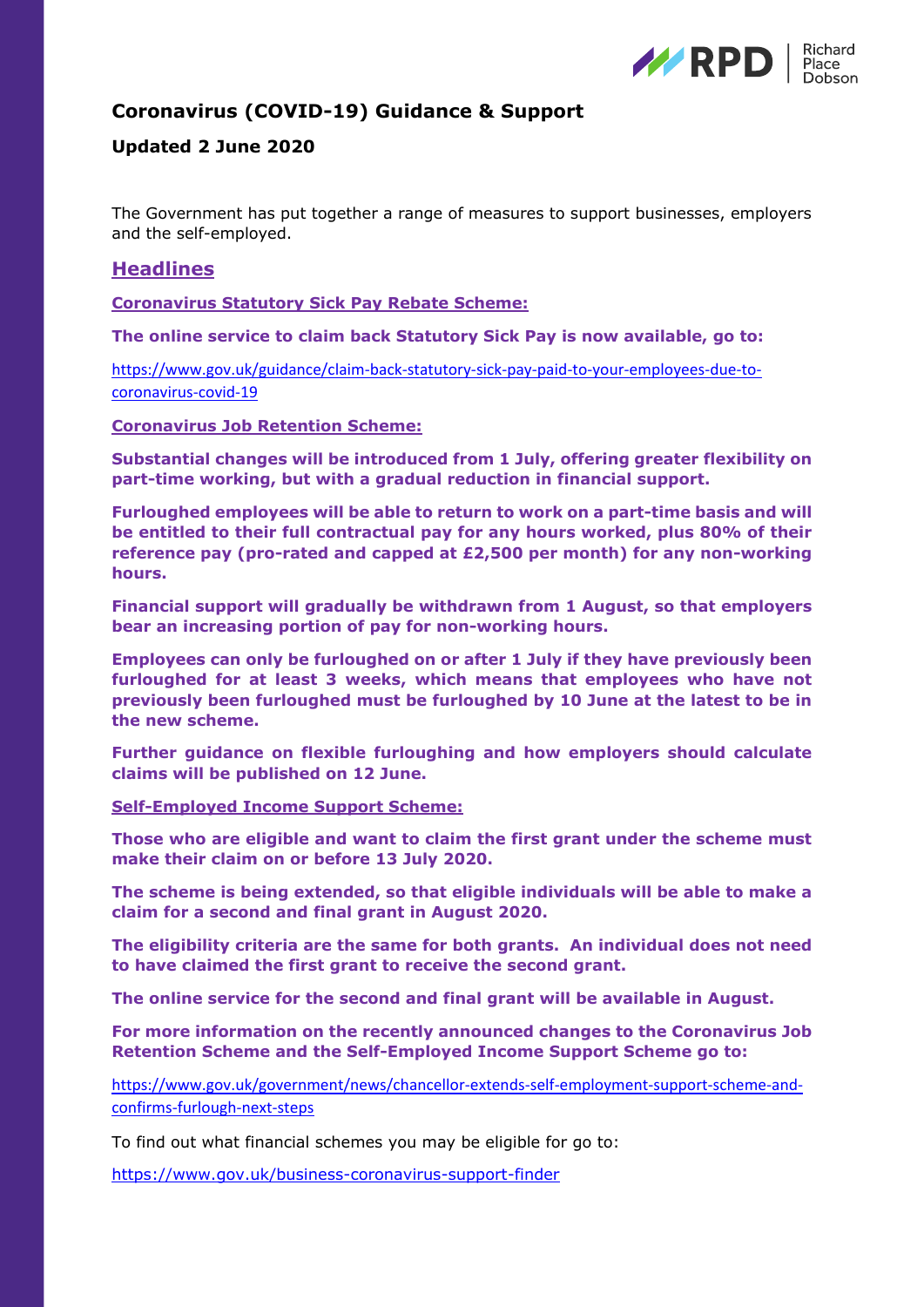

Contents:

Support for employers.

Support for businesses that pay business rates.

Support for the self-employed.

Payment of tax.

Other support for businesses.

Other matters.

# **Support for Employers**

- 1. Coronavirus Statutory Sick Pay Rebate Scheme.
- 2. Coronavirus Job Retention Scheme.

# **1. Coronavirus Statutory Sick Pay Rebate Scheme.**

**The online service to claim back Statutory Sick Pay is now available, go to:**

[https://www.gov.uk/guidance/claim-back-statutory-sick-pay-paid-to-your-employees-due-to](https://www.gov.uk/guidance/claim-back-statutory-sick-pay-paid-to-your-employees-due-to-coronavirus-covid-19)[coronavirus-covid-19](https://www.gov.uk/guidance/claim-back-statutory-sick-pay-paid-to-your-employees-due-to-coronavirus-covid-19)

## **Payment of Statutory Sick Pay (SSP) to Employees:**

- SSP will be paid from day 1 instead of day 4 for those affected by coronavirus (from 13 March onwards).
- People will be affected if: they have coronavirus, they cannot work because they are self-isolating at home, or they are shielding in line with public health guidance.
- Employees may still be entitled to "contractual" sick pay over & above SSP.
- SSP is £94.25, increasing to £95.85 from 6 April 2020, per week, for up to 28 weeks.

For full details of employees' eligibility for SSP go to:

<https://www.gov.uk/employers-sick-pay/eligibility-and-form-ssp1>

Employees qualify for SSP under the Coronavirus SSP Rebate Scheme if they meet the eligibility criteria for SSP and cannot work if any of the following apply:

- Started self-isolating on or after 13 March 2020 because someone they live with has coronavirus.
- Have been shielding since 16 April 2020.
- Started self-isolating on or after 28 May 2020 because they were notified by the NHS or public health authorities that they've come into contact with someone with coronavirus.

They do not qualify if they have been put on furlough as part of the Coronavirus Job Retention Scheme.

Employers can claim back from both the Coronavirus Job Retention Scheme and the Coronavirus Statutory Sick Pay Rebate Scheme for the same employee, but not for the same period of time.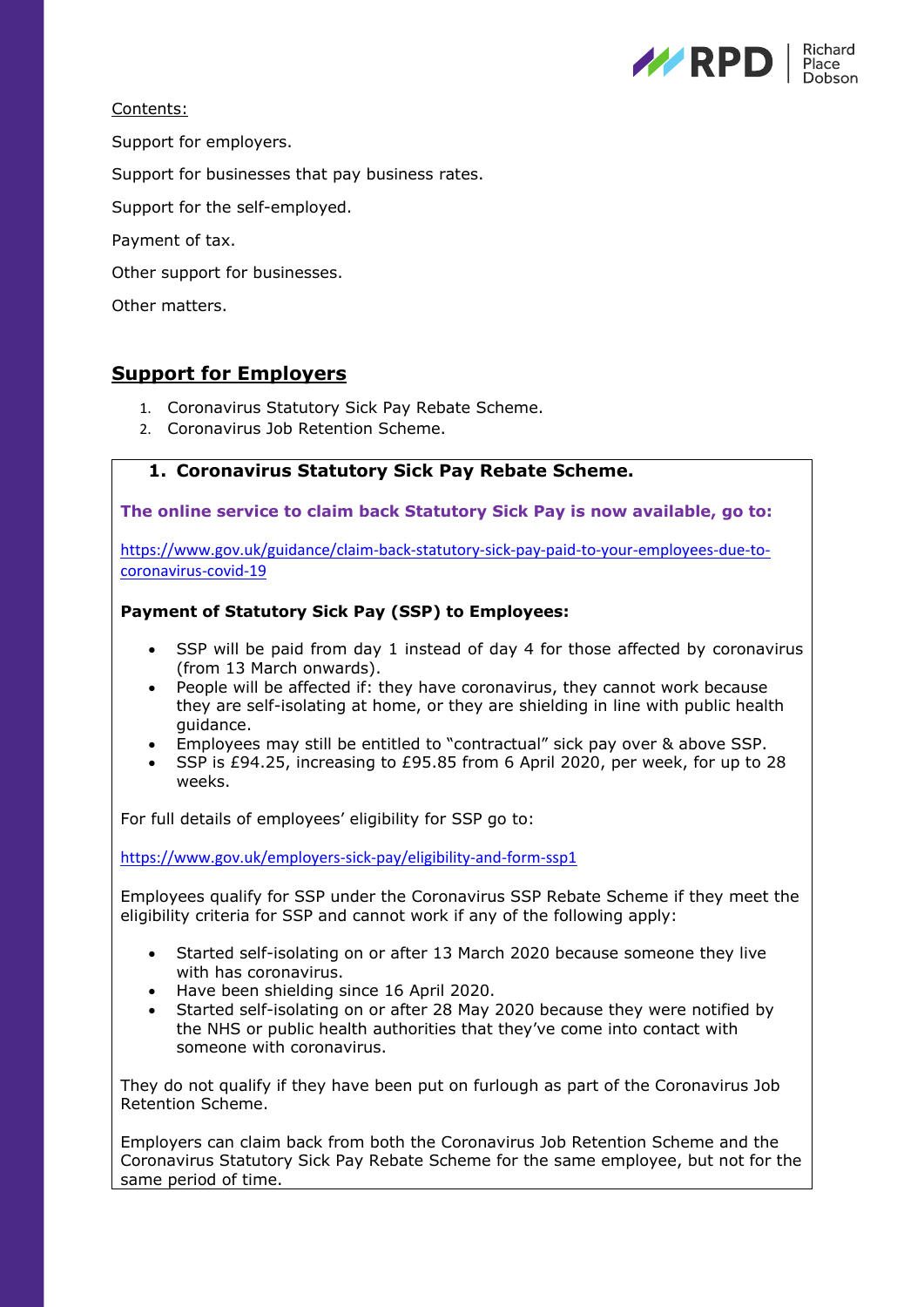

# **Help for Employers:**

Eligible employers will be able to reclaim SSP paid for sickness absence due to coronavirus.

## *Employers are eligible if:*

- They are claiming for an employee who's eligible for sick pay due to coronavirus - see detailed guidance at: [https://www.gov.uk/statutory-sick](https://www.gov.uk/statutory-sick-pay/eligibility)[pay/eligibility](https://www.gov.uk/statutory-sick-pay/eligibility)
- They have a PAYE payroll scheme that was created and started on or before 28 February 2020.
- They had fewer than 250 employees on 28 February 2020 across all their PAYE payroll schemes.
- Connected companies and charities can use the scheme if their total combined number of PAYE employees are fewer than 250 on or before 28 February 2020.

### *What does the rebate cover?*

• The rebate will cover up to 2 weeks' SSP per eligible employee who has been off work due to coronavirus.

## *Employers must keep the following records for at least 3 years following a claim:*

- The reason why an employee could not work.
- Details of each period the employee could not work, including start and end dates.
- Details of the SSP qualifying days when an employee could not work.
- National insurance numbers of all employees to whom SSP has been paid.

# **2. Coronavirus Job Retention Scheme (CJRS).**

**The online service for claiming under the CJRS was launched on 20 April.**

**From 1 July, employers can bring back to work employees that have previously been furloughed for any amount of time and any shift pattern, while still being able to claim the CJRS grant for their normal hours not worked. When claiming for the CJRS grant for furloughed hours employers will need to report and claim for a minimum period of a week.**

**Employers will need to report hours worked and the usual hours an employee would be expected to work in a claim period. For worked hours, employees will be paid by their employer subject to their employment contract and employers will be responsible for paying the tax and NICs due on those amounts.**

**The scheme will close to new entrants from 30 June. From this point onwards, employers will only be able to furlough employees that they have furloughed for a full 3-week period prior to 30 June.**

**This means that the final date by which an employer can furlough an employee for the first time will be 10 June, in order for the current 3-week**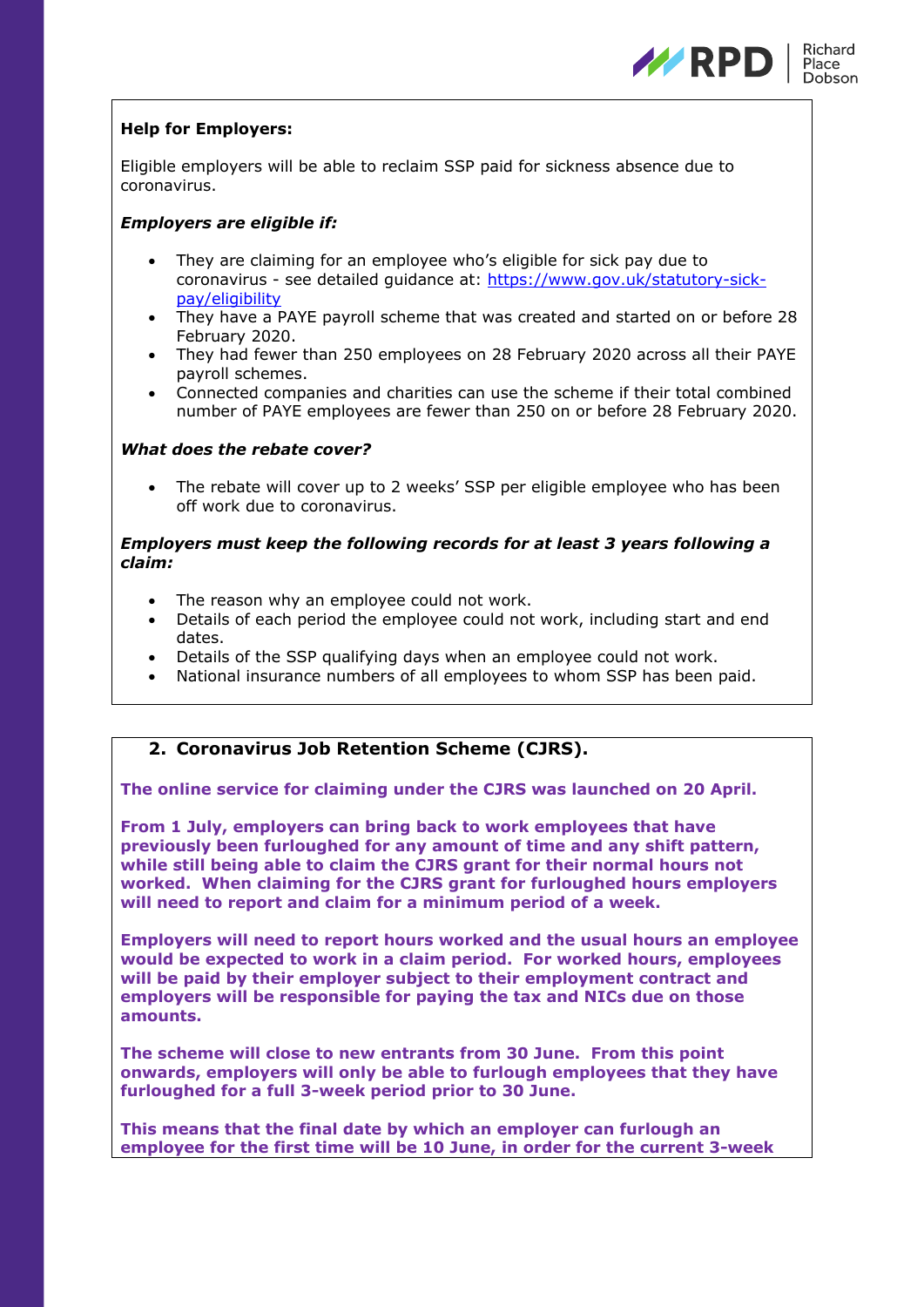

**furlough period to be completed by 30 June. Employers will have until 31 July to make any claims in respect of the period to 30 June.**

**Further guidance on flexible furloughing and how employers should calculate claims will be published on 12 June.** 

#### *How much can be claimed?*

Under the existing scheme HMRC will reimburse 80% of furloughed employees wages up to £2,500 a month, plus the associated Employer National Insurance contributions and minimum automatic enrolment employer pension contributions on that wage. The maximum level of grant for Employer pension contributions on the furlough pay is 3% on qualifying earnings and this must be paid over to the pension scheme.

For full & part-time salaried employees, the employee's actual salary before tax, as of 19 March 2020 (previously 28 February) should be used to calculate the 80%. Fees, commission & bonuses should not be included. For employees whose wage varies the 80% can be determined either by reference to average monthly earnings for the 19/20 tax year or to the same month's earnings from the previous year.

The scheme will cover the cost of wages backdated to 1 March.

**From August 2020, the level of grant will slowly be tapered:**

**In June and July, the government will pay 80% of wages up to a cap of £2,500 as well as Employer National Insurance Contributions and pension contributions for the hours the employee does not work. Employers will have to pay employees for the hours they work.**

**In August, the government will pay 80% of wages up to a cap of £2,500 and employers will pay Employer NICs and pension contributions for the hours the employee does not work.**

**In September, the government will pay 70% of wages up to a cap of £2,187.50 for the hours the employee does not work. Employers will pay Employer NICs and pension contributions and 10% of wages to make up 80% total up to a cap of £2,500.**

**In October, the government will pay 60% of wages up to a cap of £1,875 for the hours the employee does not work. Employers will pay Employer NICs and pension contributions and 20% of wages to make up 80% total up to a cap of £2,500.**

#### *Who can claim?*

The scheme is designed to help employers whose operations have been severely affected by coronavirus to retain their employees & protect the UK economy. However, all employers are eligible to claim under the scheme & the government has said they recognise that different businesses will face different impacts from coronavirus.

Any entity with a UK payroll can apply, including businesses, charities, recruitment agencies & public authorities.

Individuals can furlough employees such as nannies, provided they pay them through PAYE & sent an RTI submission notifying a payment in respect of the employee on or before 19 March 2020.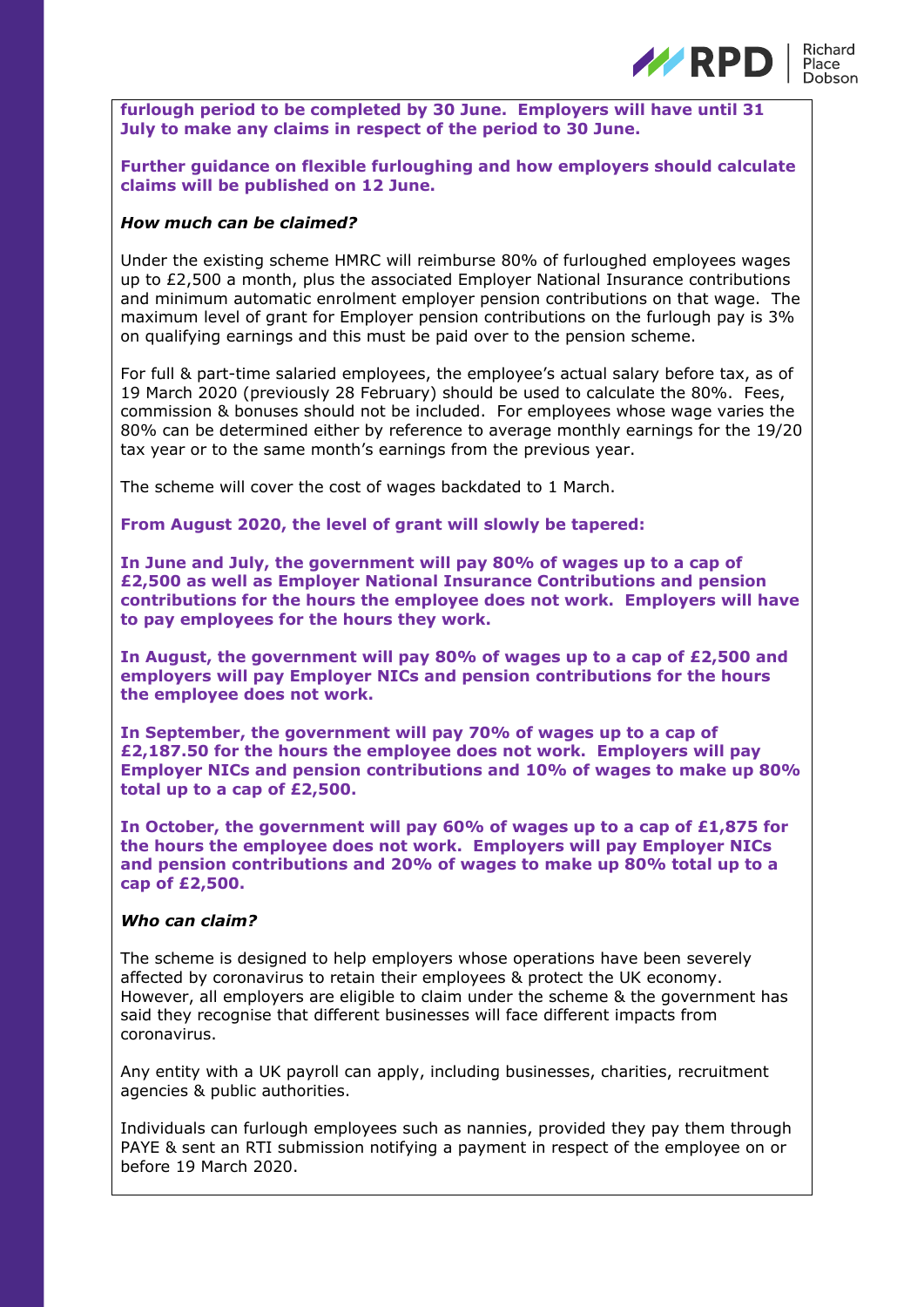

#### *In order to claim an employer must have:*

- Created & started a PAYE payroll scheme on or before 19 March 2020.
- Enrolled for PAYE online.
- A UK bank account.

## *Employees for whom a claim can be made:*

- Employees on any type of employment contract.
- Foreign nationals.
- Employees on all categories of visa.
- Employees for whom a claim is made must have been employed on 19 March & on PAYE payroll on or before 19 March.
- If employees were on PAYE payroll as at 28 February & they stopped working for the employer on or after that date, including due to redundancy, they can be re-employed, placed on furlough & a claim made under the scheme. That will apply even if they are not re-employed until after 19 March.
- If employees were on PAYE payroll as at 19 March & they stopped working for the employer on or after that date, including due to redundancy, they can be re-employed, placed on furlough & a claim made under the scheme.
- Employees on fixed-term contracts can be re-employed, furloughed & claimed for, provided that either their contract expired after 28 February & an RTI payment submission for them was notified to HMRC on or before 28 February, or their contract expired after 19 March & an RTI payment submission for them was notified to HMRC on or before 19 March.

### *Some other things to consider:*

- Any employees that started & ended the same contract between 28 February & 19 March will not qualify for the scheme.
- To be eligible for the grant furloughed employees cannot undertake work for, or on behalf of, their employer or any linked or associated organisation. This includes working reduced hours for reduced pay. Furloughed employees can take part in volunteer work and training, but neither activity should provide services to or generate revenue for their employer. Furloughed employees should be paid at least National Minimum Wage whilst undertaking training.
- There is a 3-week minimum furlough period. The weeks must be consecutive. Employees can be furloughed multiple times.
- A claim can be made under both the CJRS & the SSP Rebate Scheme for the same employee, but not for the same period of time.
- If an employee has more than one job they can be furloughed for each job or continue to work for one whilst being furloughed by the other.
- Apprentices can be furloughed & can continue to train whilst on furlough, however, they must be paid at least the Apprenticeship Minimum Wage / National Living Wage / National Minimum Wage as appropriate for all the time they spend training.
- Office holders, including company directors & members of Limited Liability Partnerships (LLPs) can be furloughed & the grant claimed – the decision of the company or LLP should be formally documented. Furloughed directors can fulfil their statutory duties whilst furloughed but cannot do anything to generate revenue for the company.
- Company directors paid annually are eligible, however, HMRC must have been notified of a payment of earnings for the 19/20 tax year on an RTI submission on or before 19 March.
- Salaried members of LLPs are eligible.
- Agency workers paid through PAYE are eligible.
- The normal rules apply for employees on maternity leave, adoption leave, paternity leave, shared parental leave or parental bereavement leave. If an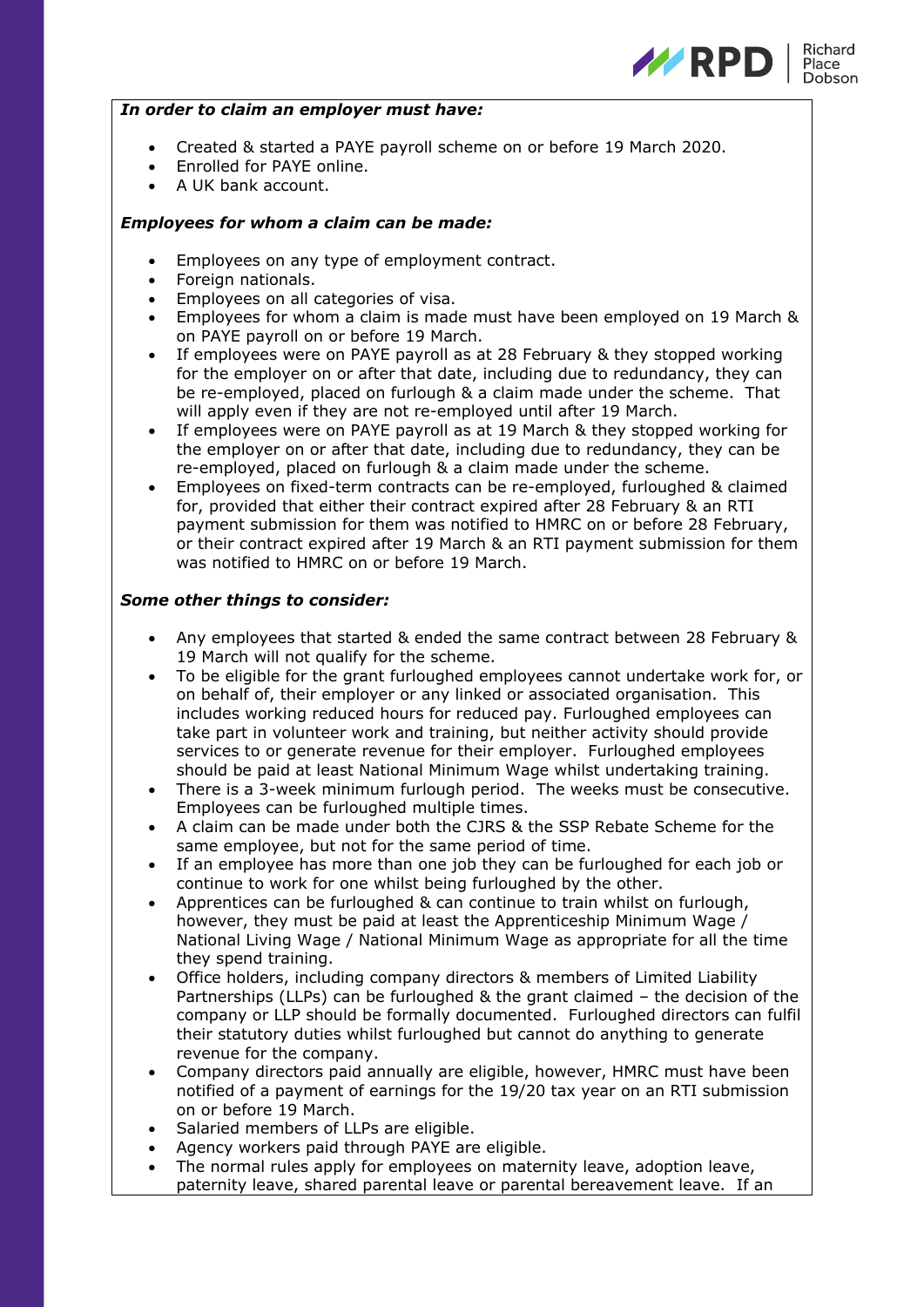

employer offers enhanced (earnings related) contractual pay to employees on Maternity Leave, then that is included in the wage costs that can be claimed through the scheme.

- While on furlough, the employee's wage will be subject to the usual income tax & other deductions. They also will still have the same employment rights at work e.g. Sick pay, maternity/parental rights, redundancy payments.
- Relevant employees should be identified as "furloughed", the employee told and HMRC informed.
- Employer should discuss with their staff & make any changes to the employment contract by agreement & equality & discrimination laws will apply in the usual way.
- Employers should write to their employees confirming that they have been furloughed & keep a record of this communication for 5 years.

How to make a claim:

Go to: [www.gov.uk/guidance/claim-for-wages-through-the-coronavirus-job-retention](http://www.gov.uk/guidance/claim-for-wages-through-the-coronavirus-job-retention-scheme#how-to-claim)[scheme#how-to-claim](http://www.gov.uk/guidance/claim-for-wages-through-the-coronavirus-job-retention-scheme#how-to-claim)

# **Support for Businesses that pay Business Rates**

This includes:

- 1 Rates relief for the retail, hospitality & leisure sector in England.
- 2 Relief for Nursery businesses that pay business rates.
- 3 The Retail, Hospitality & Leisure Grant Fund.
- 4 The Small Business Grant Fund.

# **1. Rates Relief for the retail, hospitality & leisure businesses in England:**

- A business rates holiday (100% relief) will apply for eligible businesses for 2020/2021.
- There is no rateable value limit on the relief.
- The relief applies to the leisure & hospitality sectors.
- Applies to occupied properties (including those that have been forced to close due to social distancing) that are wholly or mainly being used as shops, restaurants, cafes, drinking establishments (so includes pubs), cinemas & live music venues, for assembly & leisure, for hospitality, as hotels, guest & boarding premises or self-catering accommodation.
- Businesses do not need to take any action regarding the rates holiday, but local authorities may have to reissue bills. They will do this as soon as possible.
- Any enquiries on eligibility for, or provision of, the reliefs should be directed to the relevant local authority. Guidance for local authorities has been published.
- **2. Relief for Nursery Businesses that pay business rates:**
- There will be a business rates holiday for nurseries in England for the 2020/2021 tax year
- This will apply to buildings that are occupied by providers on Ofsted's Early Years Register or mainly used for the provision of the Early Years Foundation **Stage**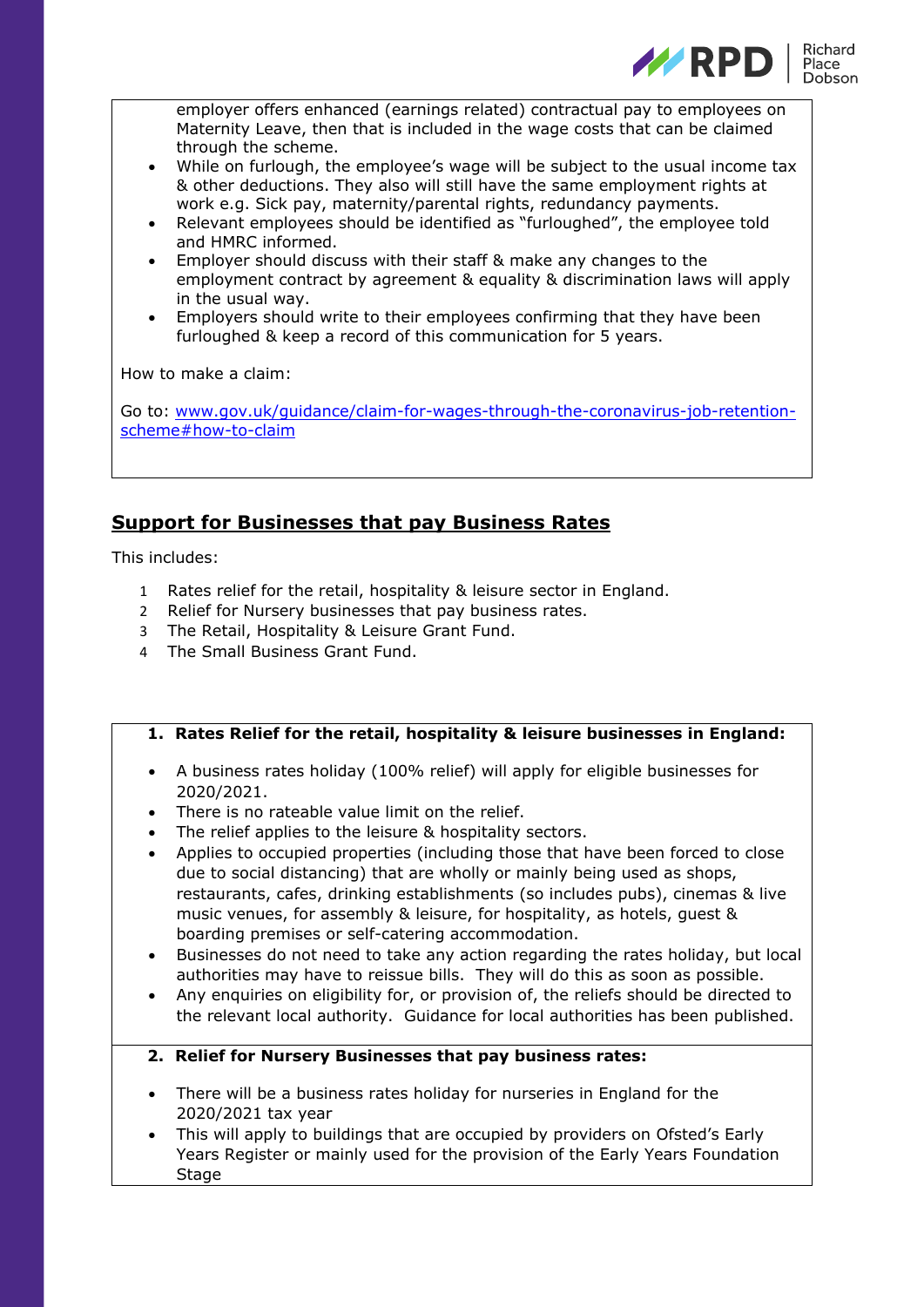

This relief will be applied automatically, and you will receive a new council tax bill where appropriate.

### **3. The Retail, Hospitality & Leisure Grant Fund (RHLG):**

- Eligible businesses in these sectors with a property that has a rateable value of up to & including £15,000 will receive a grant of £10,000.
- Eligible businesses in these sectors with a property that has a rateable value of over £15,000 & less than £51,000 will receive a grant of £25,000.
- Businesses with a rateable value of  $f51,000$  or over are not eligible for this scheme.
- Eligible businesses are those with properties which on 11 March 2020 had a rateable value of less than £51,000 & would have been eligible for a discount under the business rates Expanded Retail Discount Scheme had that scheme been in force.

# **4. The Small Business Grant Fund:**

- All eligible businesses in England in receipt of Small Business Rates Relief (SBRR) or Rural Rates Relief (RRR) in the business rates system will receive a grant of £10,000.
- Eligible businesses are those with a property that on 11 March 2020 was eligible for SBRR or RRR, including those receiving a discount on a sliding scale.
- Eligible businesses do not need to apply they will be contacted by their local authority.

Any enquiries regarding reliefs & grants should be directed to the relevant local authority.

Grant income under the Small business Grants & the Retail, Hospitality & Leisure Grants will be subject to tax.

For more information go to:

[www.gov.uk/government/publications/coronavirus-covid-19-business-support-grant](http://www.gov.uk/government/publications/coronavirus-covid-19-business-support-grant-funding-guidance-for-businesses)[funding-guidance-for-businesses](http://www.gov.uk/government/publications/coronavirus-covid-19-business-support-grant-funding-guidance-for-businesses)

# **Support for the Self-Employed**

This includes:

1 The Self-Employed Income Support Scheme.

## **1 The Self-Employed Income Support Scheme:**

**The scheme currently allows eligible self-employed individuals to claim a taxable grant worth 80% of their average monthly trading profits, paid out in a single instalment covering 3 months' worth of profits, and capped at £7,500 in total.**

**THOSE WHO ARE ELIGIBLE AND WANT TO CLAIM THE FIRST GRANT MUST MAKE THEIR CLAIM ON OR BEFORE 13 JULY 2020.**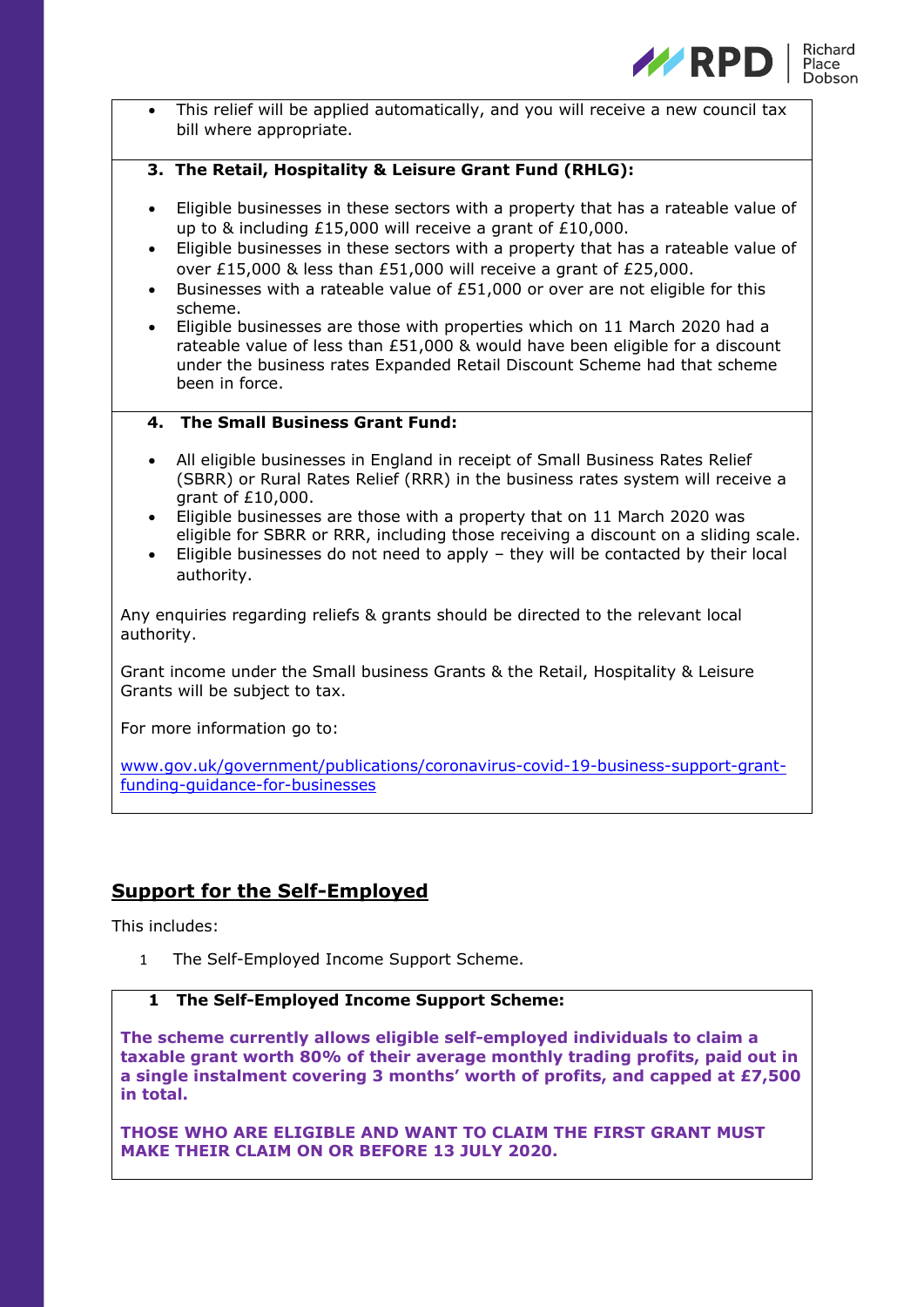

**The scheme is being extended. Eligible individuals will be able to make a claim for a second and final grant in August 2020.**

**The online service for the second and final grant is not available yet.**

**The second grant will be a taxable grant worth 70% of average monthly trading profits, paid out in a single instalment covering a further 3 months' worth of profits, and capped at £6,570 in total.**

### **For more information go to:**

[https://www.gov.uk/guidance/claim-a-grant-through-the-coronavirus-covid-19-self-employment](https://www.gov.uk/guidance/claim-a-grant-through-the-coronavirus-covid-19-self-employment-income-support-scheme#extension)[income-support-scheme#extension](https://www.gov.uk/guidance/claim-a-grant-through-the-coronavirus-covid-19-self-employment-income-support-scheme#extension)

**The online service to claim the first grant can be accessed at:**

**[www.gov.uk/guidance/claim-a-grant-through-the-self-employment-income](http://www.gov.uk/guidance/claim-a-grant-through-the-self-employment-income-support-scheme)[support-scheme](http://www.gov.uk/guidance/claim-a-grant-through-the-self-employment-income-support-scheme)**

**You must make the claim yourself. Your tax agent or adviser must not claim on your behalf as this will trigger a fraud alert, & you will have to contact HMRC. This will cause a significant delay to you receiving your payment.**

Those who receive the grant can continue to work, start a new trade or take on other employment including voluntary work.

The grant does not need to be repaid but will be subject to Income Tax & Self-Employed National Insurance.

### *Who can claim?*

- To be eligible you will be self-employed as an individual or member of a partnership &:
	- have submitted your Income Tax Self-Assessment tax return for 18/19.
	- have traded in the tax year 19/20.
	- be trading when you apply or would be except for coronavirus.
	- intend to continue to trade in 20/21.
	- your trade has been adversely affected by coronavirus.

### *Examples of adversely affected:*

- You are unable to work because you are shielding, self-isolating, on sick leave because of coronavirus or have caring responsibilities because of coronavirus.
- You have had to scale down or temporarily stop trading because your supply chain has been interrupted, you have fewer or no customers or clients, or your staff are unable to come to work.

### *The way HMRC works out eligibility:*

- Firstly, HMRC will look at your 18/19 Self-Assessment tax return trading profits must be no more than £50,000 & at least equal to your non-trading income,
- If you're not eligible based on the 18/19 return, HMRC will look at the tax years 16/17, 17/18 & 18/19.

Full guidance on the way HMRC assesses eligibility can be found at: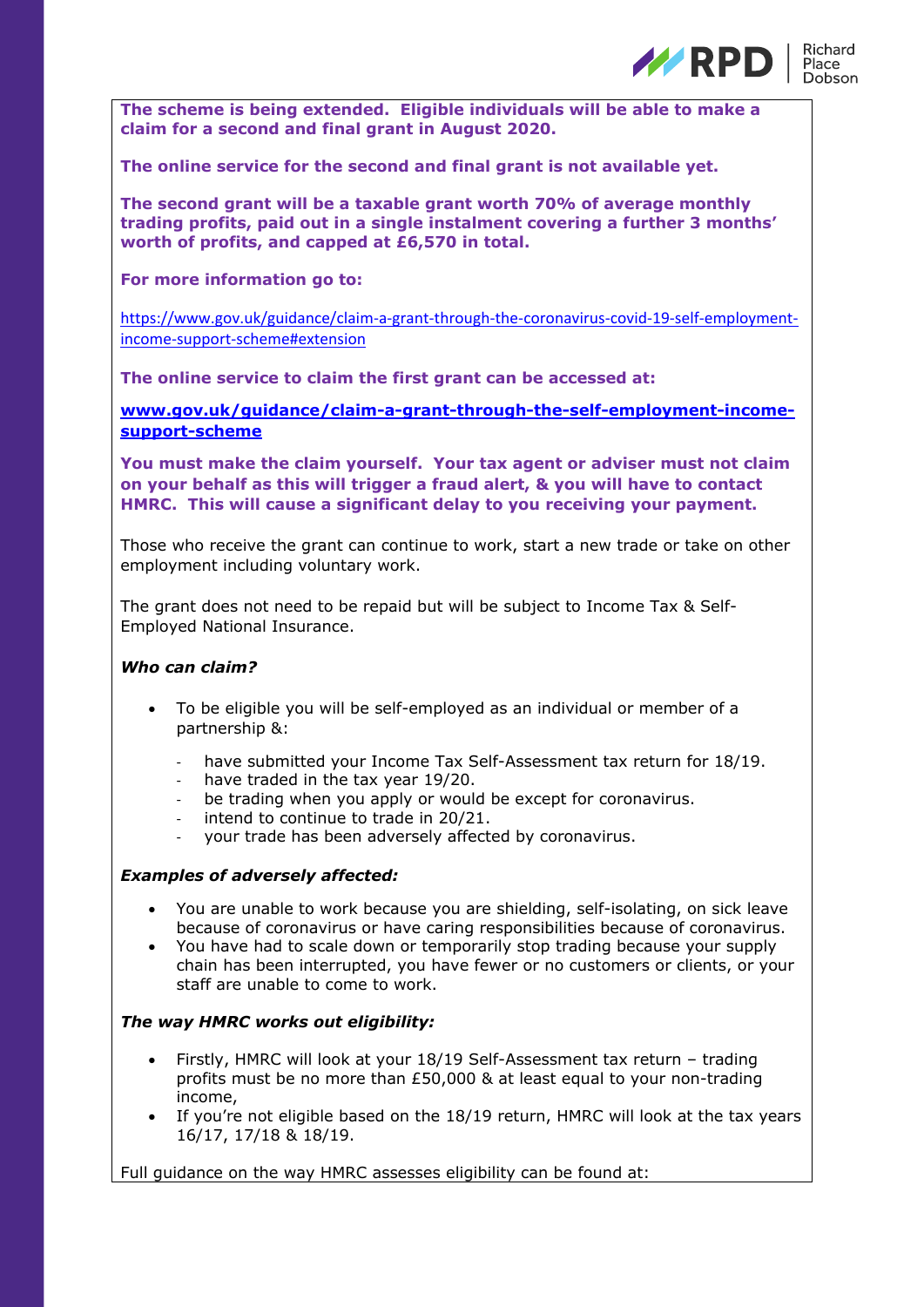

[www.gov.uk/guidance/how-hmrc-works-out-total-income-and-trading-profits-for-the](http://www.gov.uk/guidance/how-hmrc-works-out-total-income-and-trading-profits-for-the-self-employment-income-support-scheme)[self-employment-income-support-scheme](http://www.gov.uk/guidance/how-hmrc-works-out-total-income-and-trading-profits-for-the-self-employment-income-support-scheme)

Check if you're eligible to claim by going to:

**[www.gov.uk/guidance/claim-a-grant-through-the-self-employment-income](http://www.gov.uk/guidance/claim-a-grant-through-the-self-employment-income-support-scheme)[support-scheme](http://www.gov.uk/guidance/claim-a-grant-through-the-self-employment-income-support-scheme)**

& clicking on the Check now link – you will need your Self-Assessment Unique Taxpayer Reference (UTR) number & your National Insurance Number.

If you're eligible to claim HMRC will tell you the date you'll be able to claim from & ask you to add your contact details.

To make a claim you will need your:

- Government Gateway user ID & password.
- UK bank details including the bank account number, sort code, name on the account & address linked to the account.

If HMRC tells you that you're not eligible you can ask HMRC to review your eligibility.

### *How much is the grant?*

The first grant will be 80% of average monthly trading profits based on the tax years 16/17, 17/18 & 18/19, capped at £7,500.

The second grant will be 70% of average monthly trading profits, capped at  $£6,570$ .

# **Payment of Tax**

This includes:

- 1 Time to pay
- 2 Deferral of VAT payments
- 3 Deferral of income tax payments

## **1 Time to pay:**

- All businesses & self-employed people in financial distress, & with outstanding tax liabilities, may be eligible to receive support through HMRC's Time to Pay service.
- This allows businesses & individuals to pay off their debt by instalments over a period of time & the first payment can be delayed for up to 3 months.
- Arrangements will be agreed on a case-by-case basis.

HMRC can be contacted via webchat. Go to:

[www.gov.uk/government/organisations/hm-revenue-customs/contact/coronavirus](http://www.gov.uk/government/organisations/hm-revenue-customs/contact/coronavirus-covid-19-helpline)[covid-19-helpline](http://www.gov.uk/government/organisations/hm-revenue-customs/contact/coronavirus-covid-19-helpline)

Or phone the coronavirus (COVID-19) helpline on: 0800 024 1222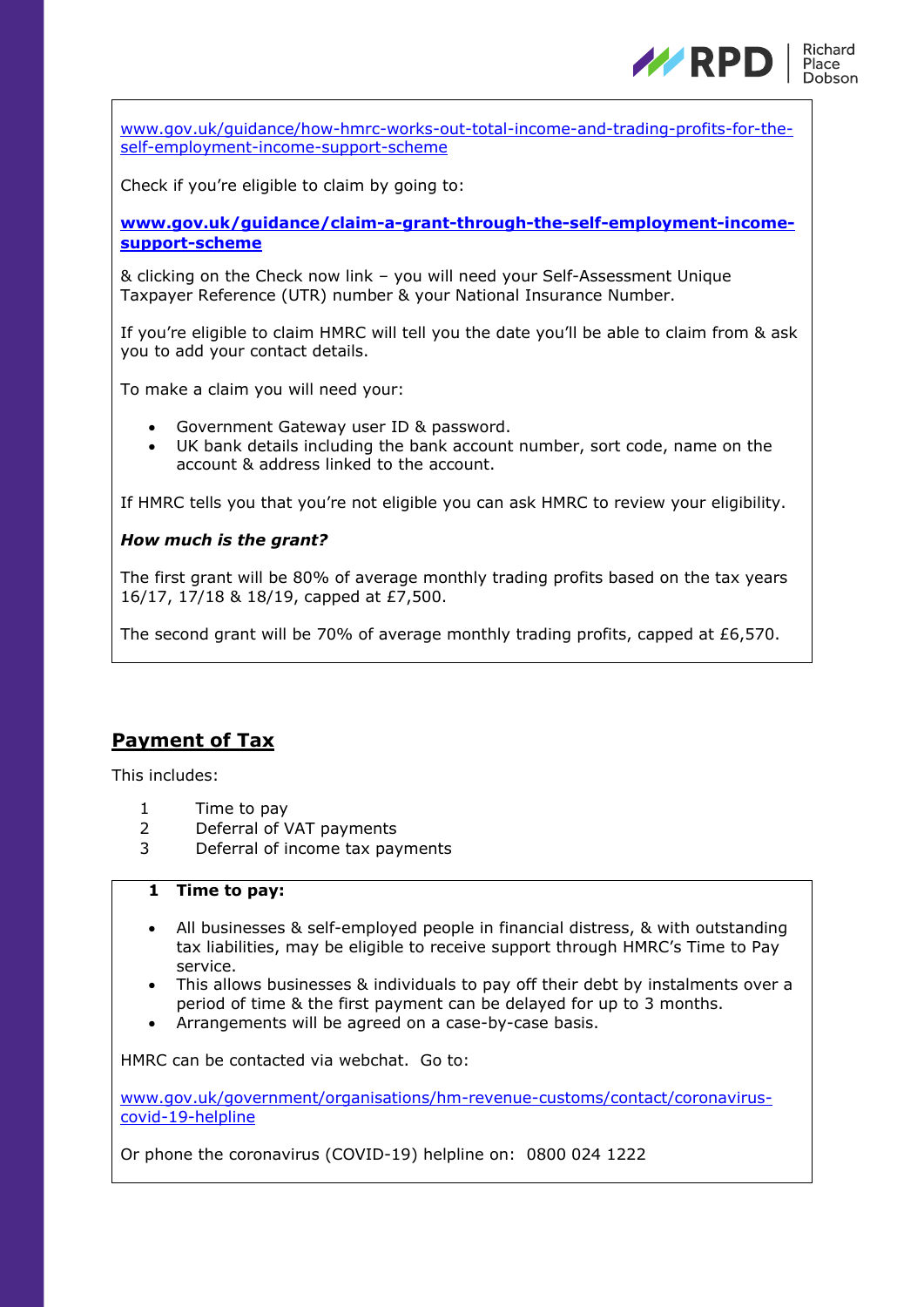

- Taxpayers who have received a payment demand, like a tax bill or a letter threatening legal action should call the HMRC office that sent them the letter.
- Those who have not received a bill, or a letter can call the Payment Support Service on: 0300 200 3835
- Individuals who cannot pay their Self-Assessment tax bill & who owe less than £10,000 might be able to arrange to pay in instalments online.

Go to: [www.gov.uk/difficulties-paying-hmrc](http://www.gov.uk/difficulties-paying-hmrc) & click on the link arrange to pay in instalments on line & sign in using the Government Gateway.

• Alternatively contact the Self-Assessment Payment Helpline on: 0300 200 3822

### **2 Deferral of VAT Payments:**

- UK VAT registered businesses that have a VAT payment due between 20 March 2020 & 30 June 2020 have the option to defer the payment until a later date.
- HMRC will not charge interest or penalties on any amount deferred in accordance with this measure.
- VAT returns must still be submitted to HMRC on time.
- Any deferred VAT must be paid by 31 March 2021.
- Businesses do not need to tell HMRC that they are deferring the VAT payment the deferral will be automatically applied.
- Businesses that normally pay VAT by direct debit should cancel the direct debit as soon as they can.
- Any repayments of VAT will be paid as normal.
- VAT payments due following the end of the deferral period will have to be paid as normal.
- Further information about how to pay any VAT deferred will be available soon.

### **3 Deferral of Income Tax Payments:**

- Income tax self-assessment payments due on 31 July 2020 may be deferred until 31 January 2021.
- You are eligible if you are due to pay your second self-assessment payment on account on 31 July 2020.
- You do not need to be self-employed to be eligible for the deferment.
- This is an automatic offer with no applications required.
- No penalties or interest for late payment will be charged if payment is deferred until January 2021.

# **Other Support for Businesses**

- 1 Coronavirus Business Interruption Loan Scheme (CBILS)
- 2 Coronavirus Future Fund
- 3 Coronavirus Bounce Back Loan (BBL)
- 4 Coronavirus Large Business Interruption Loan Scheme (CLBILS)
- 5 COVID-19 Corporate Financing Facility (CCFF)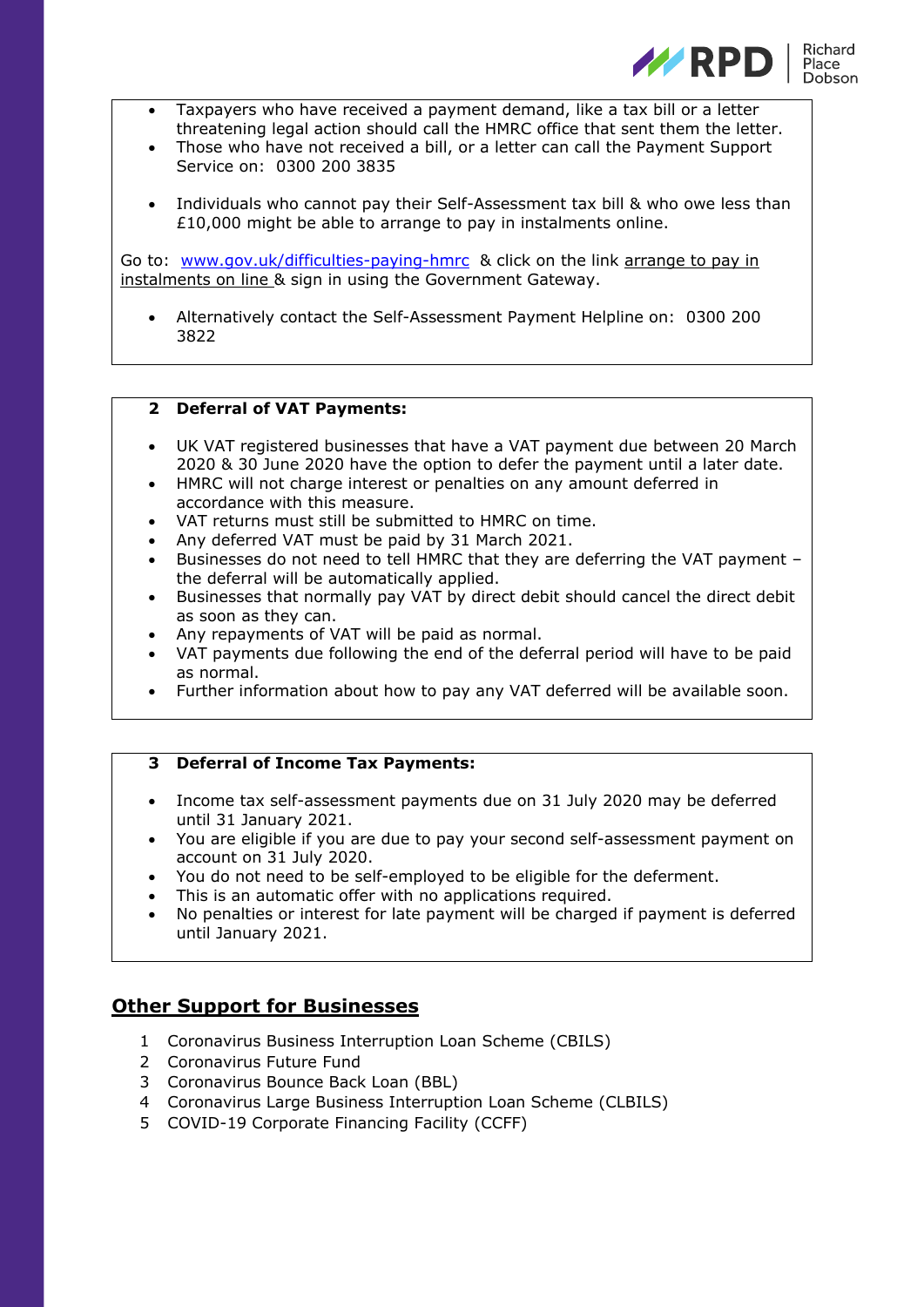

## **1 Coronavirus Business Interruption Loan Scheme (CBILS):**

The scheme helps small & medium-sized businesses to access loans & other kinds of finance up to £5 million.

The government guarantees 80% of the finance to the lender & pays interest & any fees for the first 12 months.

### *Businesses that are eligible:*

- Are based in the UK.
- Have an annual turnover of up to £45 million.
- Can demonstrate they would be viable if not for coronavirus.
- Can demonstrate they have been adversely affected by coronavirus.
- Can confirm they were not classed as a business in difficulty on 31December 2019 if they want to borrow £30,000 or more.
- The scheme is not open to banks, insurers & reinsurers, public-sector bodies or state-funded primary & secondary schools.

## *Length of the loan:*

- Up to 3 years for overdrafts & invoice finance facilities.
- Up to 6 years for loans & asset finance facilities.

## *How to apply:*

- Over 50 lenders are participating including all the main retail banks. Approaches should be made directly to the lender via their website.
- Businesses will need to say how much they'd like to borrow, what the money is for & how long they'd like to pay it back.
- Businesses will need to provide documents showing that they can repay the loan, such as business plans & cash flow forecasts.
- The lender will assess whether the loan is suitable, affordable & the right type of finance.
- Businesses that are turned down by one lender can approach others or use a broker.

To find a lender go to:

[www.gov.uk/guidance/apply-for-the-coronavirus-business-interruption-loan-scheme](http://www.gov.uk/guidance/apply-for-the-coronavirus-business-interruption-loan-scheme)

# **2 Coronavirus Future Fund**

## **The scheme is not available yet. It will launch in May 2020. Further information will be published shortly.**

The Future Fund will provide government loans to UK based companies ranging from £125,000 to £5 million, subject to at least equal match funding from private sectors.

Eligible businesses will be based in the UK, able to attract the equivalent match funding from third-party private investors & institutions & will have previously raised at least £250,000 in equity investment from third-party investors in the last 5 years.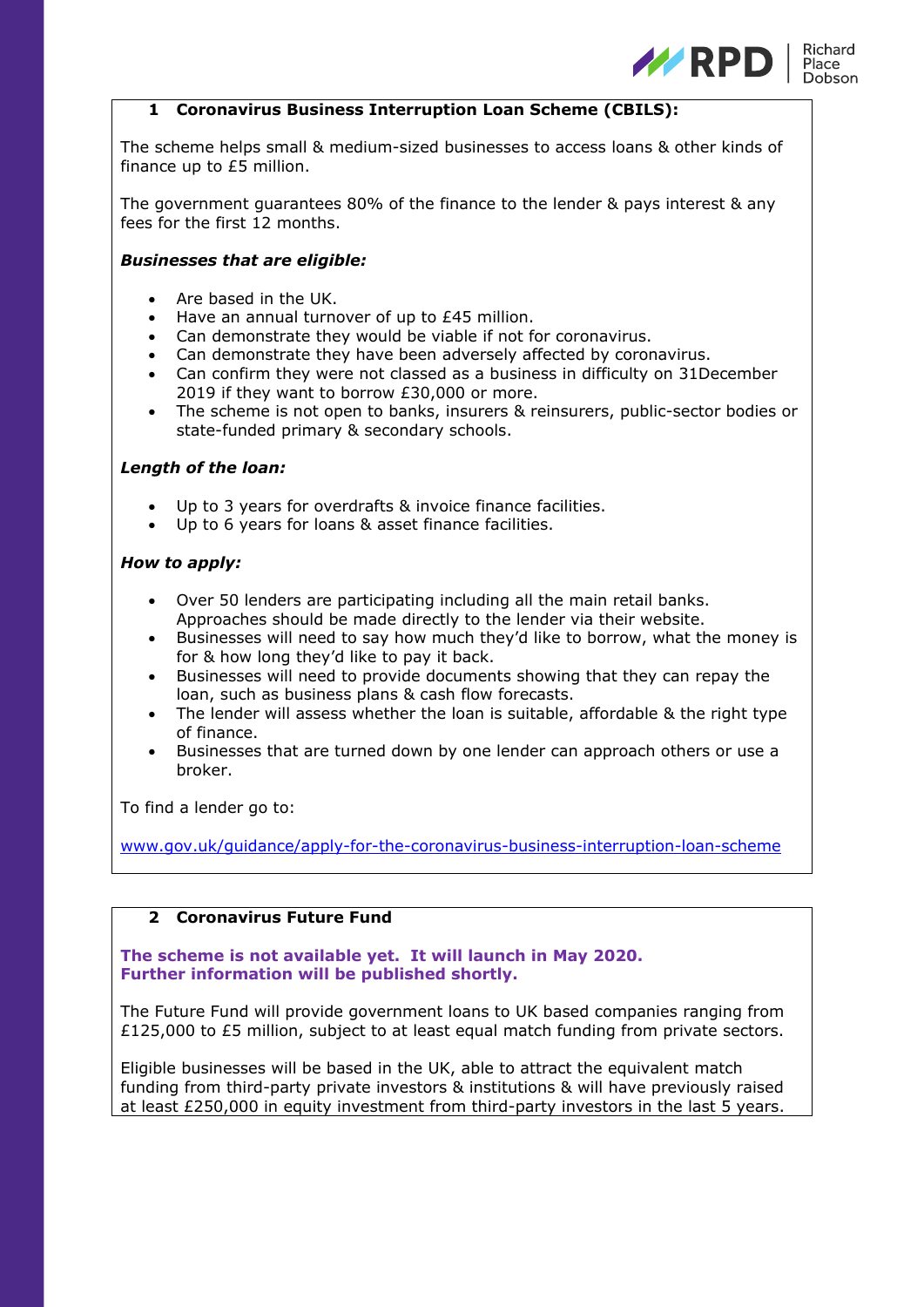

## **3 Coronavirus Bounce Back Loan (BBLS)**

The scheme helps small & medium-sized businesses to borrow between £2,000 & up to 25% of their turnover. The maximum loan available is £50,000.

The government guarantees 100% of the loan & there will be no fees or interest to pay for the first 12 months. After 12 months the interest rate will be 2.5% a year.

### *Businesses that are eligible:*

- 4 Are based in the UK.
- 5 Were established before 1 March 2020.
- 6 Have been adversely impacted by the coronavirus.
- 7 Can confirm that they're complying with additional state aid restrictions if they were classed as a business in difficulty on 31December 2019.
- 8 The scheme is not open to banks, insurers & reinsurers, public-sector bodies or state-funded primary & secondary schools.

Businesses cannot apply if they're already claiming under the CBILS, CLBILS or COVID-19 Corporate Financing Facility.

If businesses have already received a loan of up to  $£50,000$  under one of these schemes, they can transfer it to the BBLS. Businesses have until 4 November 2020 to arrange this with their lender.

## *Length of the loan:*

- 9 The length of the loan is 6 years, but it can be repaid early without a fee.
- 10 No repayments will be due during the first 12 months.

# *How to apply:*

- 11 There are 11 lenders participating in the scheme including many of the retail banks.
- 12 A suitable lender should be approached directly.
- 13 An online application form will need to be completed, along with a selfdeclaration of eligibility.
- 14 Businesses that are turned down by one lender can approach others or use a broker.

To find a lender go to:

[www.gov.uk/guidance/apply-for-a-coronavirus-bounce-back-loan](http://www.gov.uk/guidance/apply-for-a-coronavirus-bounce-back-loan)

# **4 Coronavirus Large Business Interruption Loan Scheme (CLBILS)**

**T**he Coronavirus Large Business Interruption Loan Scheme supports large businesses with an annual turnover of over £45 million.

All viable businesses with turnover of more than £45 million per year can apply for up to £25 million of finance. Firms with turnover of more than £250 million can apply for up to £50 million.

The government will provide lenders with an 80% guarantee on individual loans.

For more information go to: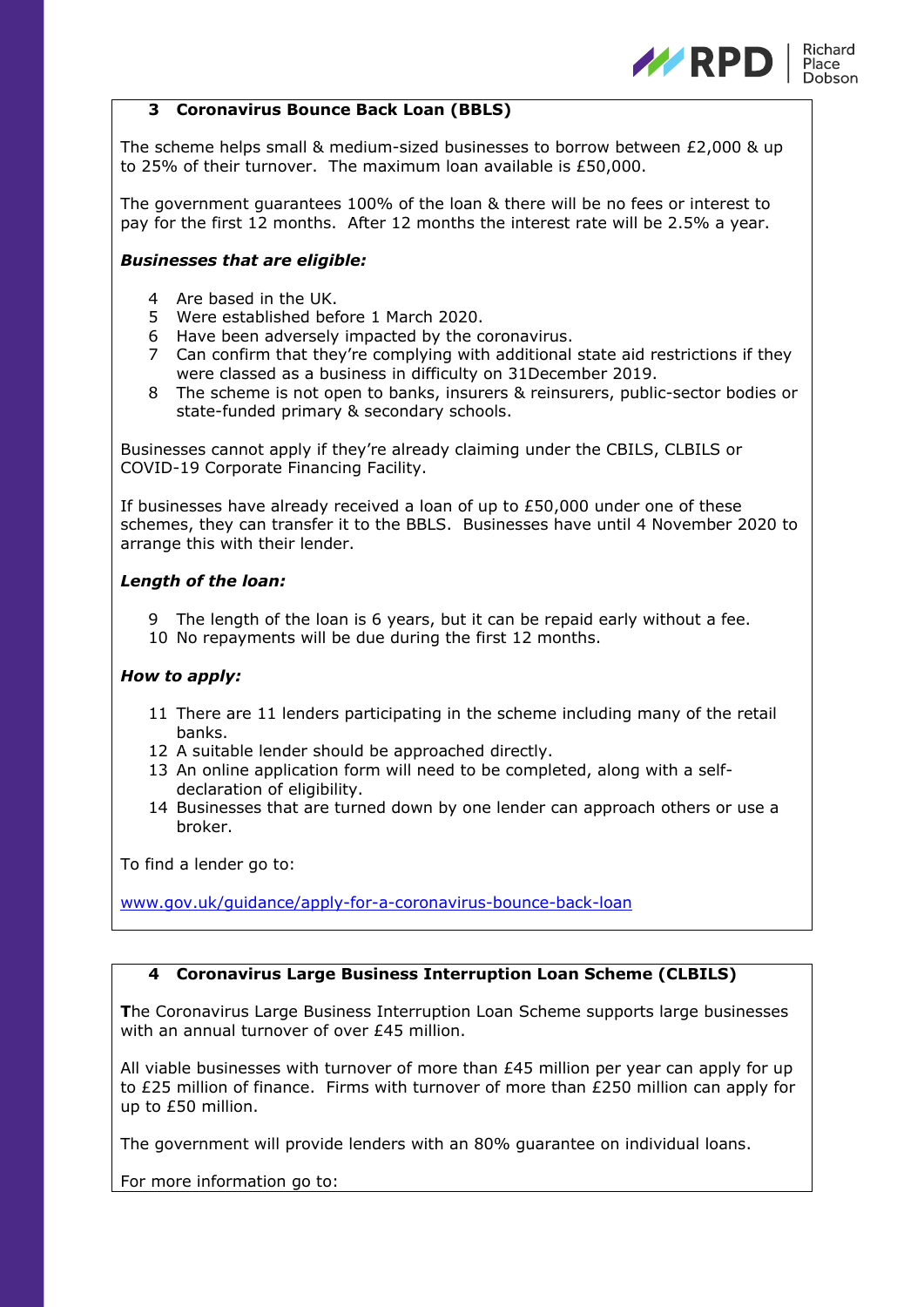

[www.gov.uk/guidance/apply-for-the-coronavirus-large-business-interruption-loan](http://www.gov.uk/guidance/apply-for-the-coronavirus-large-business-interruption-loan-scheme)[scheme](http://www.gov.uk/guidance/apply-for-the-coronavirus-large-business-interruption-loan-scheme)

# **5 COVID-19 Corporate Financing Facility (CCFF)**

Under the CODID-19 Corporate Financing Facility the Bank of England will buy shortterm debt from large companies.

The scheme is delivered through commercial lenders, backed by the Bank of England.

# **Other Matters**

- Proposed changes to insolvency laws.
- Filing deadline for company accounts.
- Protection from eviction for commercial tenants.
- The Corporate Insolvency & Governance Bill.
- COVID-19 Risk Assessments.

## **Proposed changes to insolvency laws:**

This includes measures such as proposed changes to insolvency laws which will temporarily (& retrospectively) suspend the wrongful trading provisions from 1 March 2020 so that directors can keep their businesses going without threat of personal liability. The wrongful trading provisions basically provide that if the directors of a company continue to trade in circumstances where they knew or ought to have known that there is no reasonable prospect that the company could avoid going into administration or insolvent liquidation, they may be personally liable for wrongful trading.

## **Filing deadline for company accounts:**

Companies House have an online facility by which requests for filing deadlines to be extended can be made:

<https://beta.companieshouse.gov.uk/extensions>

Companies House has also temporarily suspended the process under which companies are dissolved for serial failures to meet deadlines

# **Protection from eviction for commercial tenants:**

- No business will automatically forfeit its lease & be forced out of its premises if a rent payment is missed up to 30 June 2020.
- The tenants will still be liable for the rent.